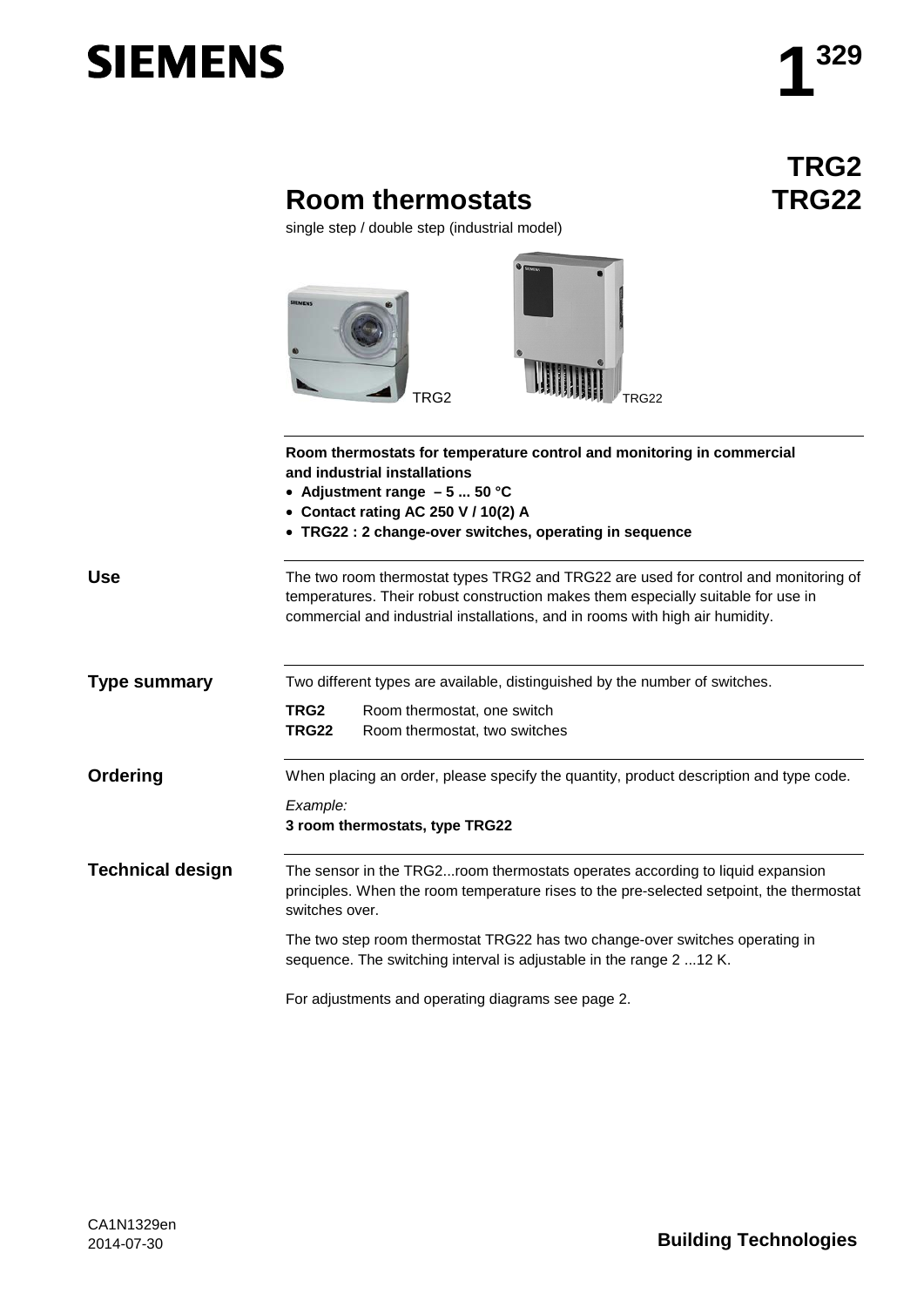

To make adjustments, it is necessary to remove the housing cover.





The devices are considered electronics devices for disposal in terms of European Directive 2012/19/EU and may not be disposed of as domestic waste.

- Dispose of the device via the channels provided for this purpose.
- Comply with all local and currently applicable laws and regulations.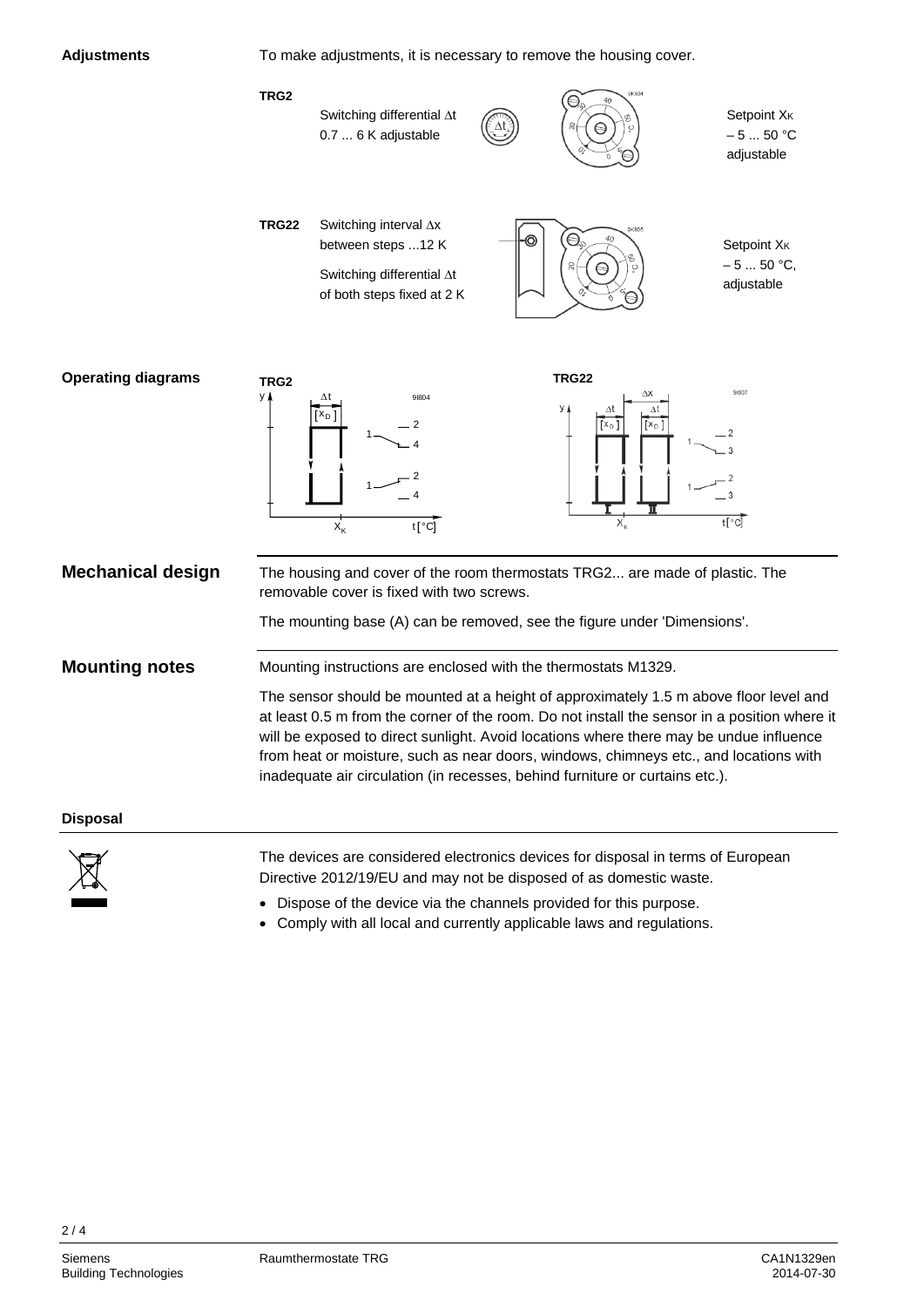| Voltage-free<br>Max. AC 250 V<br>Max. 10 A resistive<br>Max. 2 A inductive, $\cos \varphi > 0.2$                                                                   |
|--------------------------------------------------------------------------------------------------------------------------------------------------------------------|
| Fuse slow max, 10 A<br>or<br>Circuit breaker max. 13 A<br>Characteristic B, C, D according to<br>EN 60898                                                          |
| $-550$ °C, adjustable                                                                                                                                              |
| TRG2 0.7  6 K, adjustable<br>TRG22 2 K, fixed for both steps                                                                                                       |
| TRG22 adjustable 2 12 K between the 2 steps<br>upright                                                                                                             |
| see figures under 'Dimensions'<br>M <sub>16</sub> x <sub>1.5</sub> - SW <sub>17</sub><br>TRG2<br>TRG22 PG13.5                                                      |
| I according to EN 60730-1<br>IP54 according to EN 60529                                                                                                            |
| $-30+70$ °C max.                                                                                                                                                   |
| TRG2 0.42 kg<br>TRG22 0.55 kg                                                                                                                                      |
| EN 60730-1<br>CA1T1329xx *)<br>$\bullet \bullet$ The collection of the contract the collection of the collection of the collection of the following the collection |
|                                                                                                                                                                    |

\*) The documents can be downloaded from [http://siemens.com/bt/download.](http://siemens.com/bt/download)

### **Connection terminals**

**Technical data**

#### Contact position 'Cold'



#### **Caution : Observe the technical data for the switching contacts : AC 250 V / 10(2) A**

3 / 4